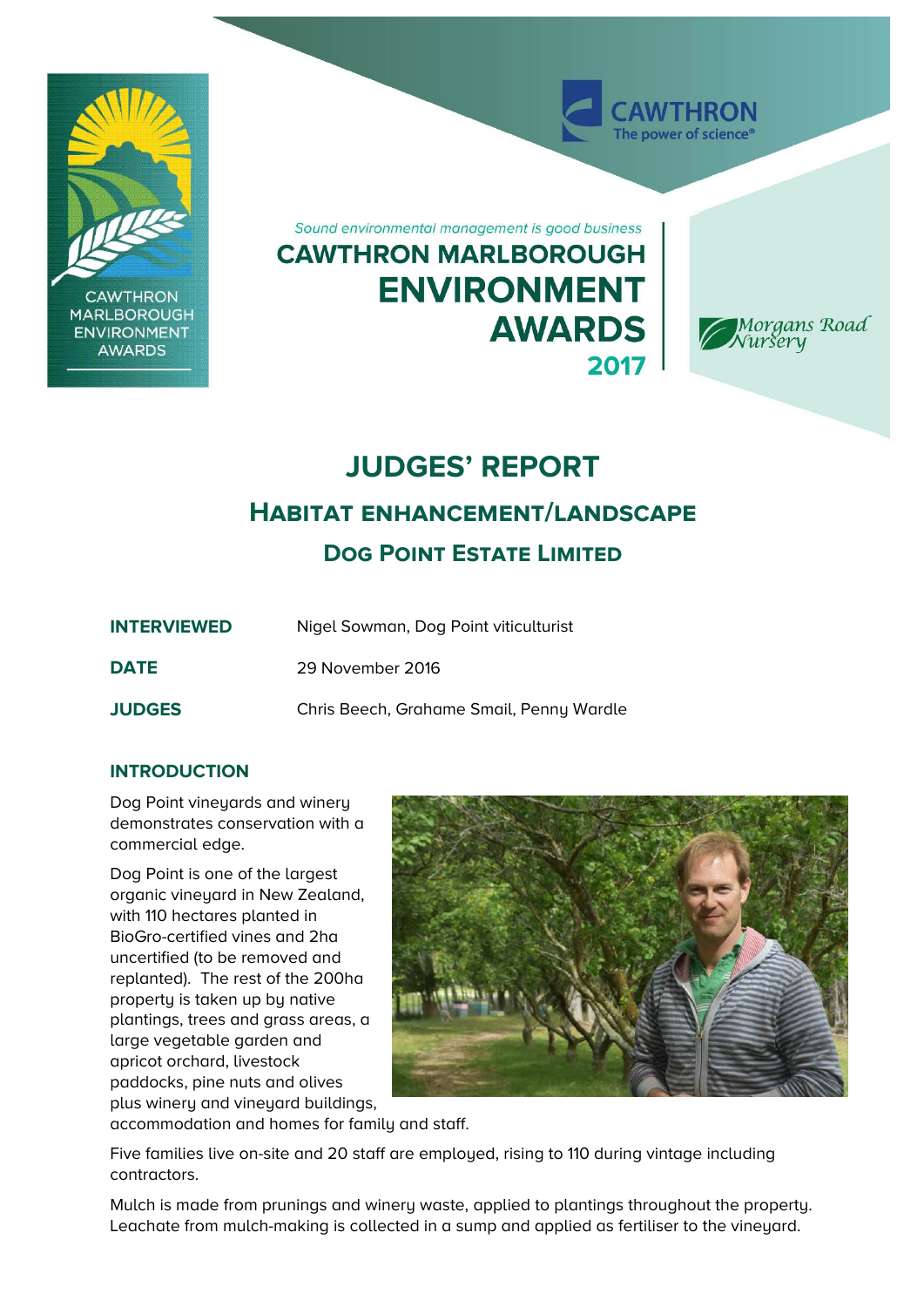While premium winegrowing is what earns Dog Point its income, directors Ivan and Marg Sutherland prioritise creating a diverse and attractive landscape for staff and visitors to enjoy. Their responsible stewardship of the land is inspirational.

#### **GENERAL INFORMATION**

Dog Point Vineyard in Fairhall, west of Blenheim, encompasses multiple vineyards on flat and gently rolling sites. The earliest vineyard was established in the 1970s and the Dog Point label launched in 2004. In 2001 the company applied for BioGro organic certification for the entire planted area.

The 2016 Dog Point vintage is the first when all grapes processed have been fully certified so wines can be labelled organic. About 33% of the crop was sold to other wine companies last year including fruit from 20ha in more recently purchased vineyards yet to complete certification.

The Sutherlands are creating a pleasing landscape of vineyards interspersed with open spaces, restored native bush, wetlands, park-like plantings and pasture.

"Parks and reserves" are so extensive they take one and a half days to mow and a fulltime gardener is employed to develop and maintain them.

A 2-3 hour walk takes visitors along the banks of Mill Stream where native plants are thriving. Planting began in 2007 and the earliest developed areas are now self-sustaining, with dominant plants seeding and filling gaps left by less successful species.

This area connects with other riparian plantings by fellow members of a Mill Stream Enhancement Group.

Mass plantings of native plants have grown quickly. As areas mature, native birds such as tui, bellbirds and kereru have increased in number, while introduced bird species, including those that are pests in vineyards, appear to have decreased.

Exotic plantings include a small radiata pine woodlot for timber, Pinus pinea for pine nuts, eucalypts, flowering gums, Tasmanian blackwoods, black walnuts, black poplar, blue spruce and tree lucerne.

Grapes and wine are produced organically, not to attract price premiums but because the Sutherlands reject broad-scale cropping. Believing that the days of heavy chemical use in the industry are numbered, they aim to be up and running with an organic approach before pressure comes on for industry change.



Seven to eight years after the vineyard gained certification, dramatic changes are being seen in the vineyard as fungal diversity increases and soil structure improves. This includes vines becoming increasingly resilient in dry years.

Despite slightly more tractor passes than in a conventionally-managed vineyard due to frequent mowing, susceptibility to compaction has reduced and water holding capacity increased, says Nigel.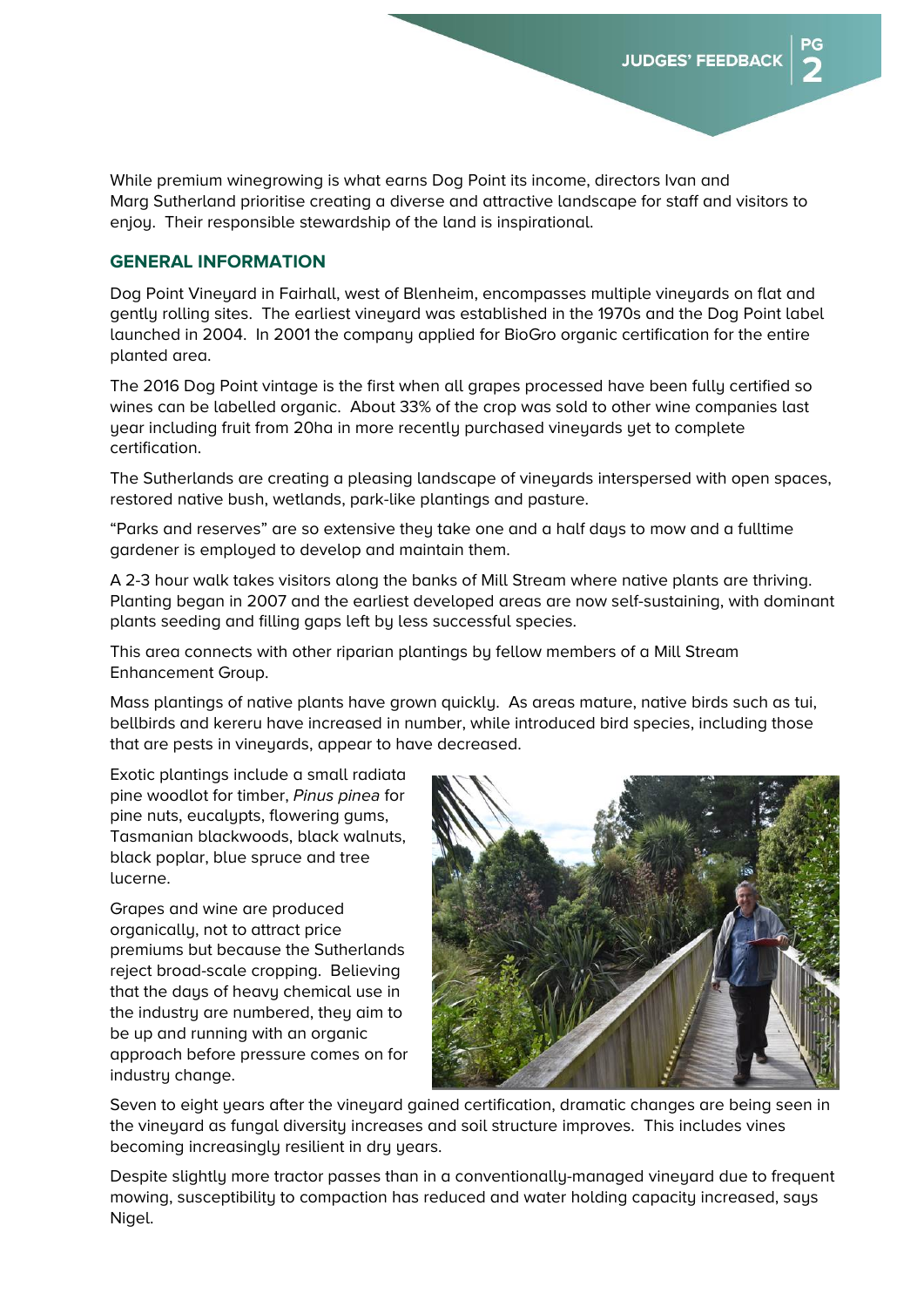He has found that contrary to popular belief, nitrogen management, not weeds, is the biggest issue during organic conversion. Pre-planning is required to gradually turn off artificial nutrition.

Dog Point has found it costs about the same to produce a tonne of organic grapes as nonorganic, although there is more work.

A 10-metre buffer zone – conveniently the width of headlands – separates the vineyard from non-organic neighbours.

Cattle and sometimes sheep graze about 50ha of paddocks. Sheep also graze the vineyard from after harvest until early spring, eating back weeds and recycling nutrients. Cider vinegar is used as a drench against internal parasites instead of chemical drenches. However, a change in BioGro rules allowing non-certified stock to be introduced without quarantine has been helpful.

Staff all have access to produce from the large garden where hothouse tomatoes, potatoes, broad beans, mandarins, feijoas and asparagus are grown. What was a commercial apricot orchard is now certified organic, supplying fruit to staff, family and friends and olive oil and pine-nuts are also produced from the property.

The Bell Tower luxury accommodation is part of the business, with guests free to wander the property and meals made from Dog Point fruit and vegetables.

The Dog Point landscape adds appeal to the label.

#### **PROBLEMS AND HOW THEY HAVE BEEN TACKLED**

- Many willows along Mill Stream were initially felled then taken away by a digger, their trunks painted with herbicide.
- Willow regrowth is cut out and trimmed back with weed-whackers.
- Native plantings are not organic-certified which means aluphosate can be used to control weeds including old man's beard.
- Every tenth vineyard row is planted in buckwheat to attract hoverflies and parasitic wasps to control leaf-roller caterpillars.
- Powdery mildew is becoming an issue in all Marlborough vineyards. Sulphur is applied every 7-14 days, depending on infection levels. Last vintage when infections were especially severe, spraying frequency but not rate was increased.
- Sheep are described as an essential management tool. About 3000 are used as undervine mowers, as a source of fertiliser and to control sward growth and weeds.
- Creeping red fescue can dominate areas of the vineyard, reducing vine vigour. It prevents moisture soaking through to soil and is unpalatable to sheep. Areas are cultivated then planted into oats then grass over two years, and replanted in vines. The same approach is taken in all inter-row areas where vine performance is consistently poor.

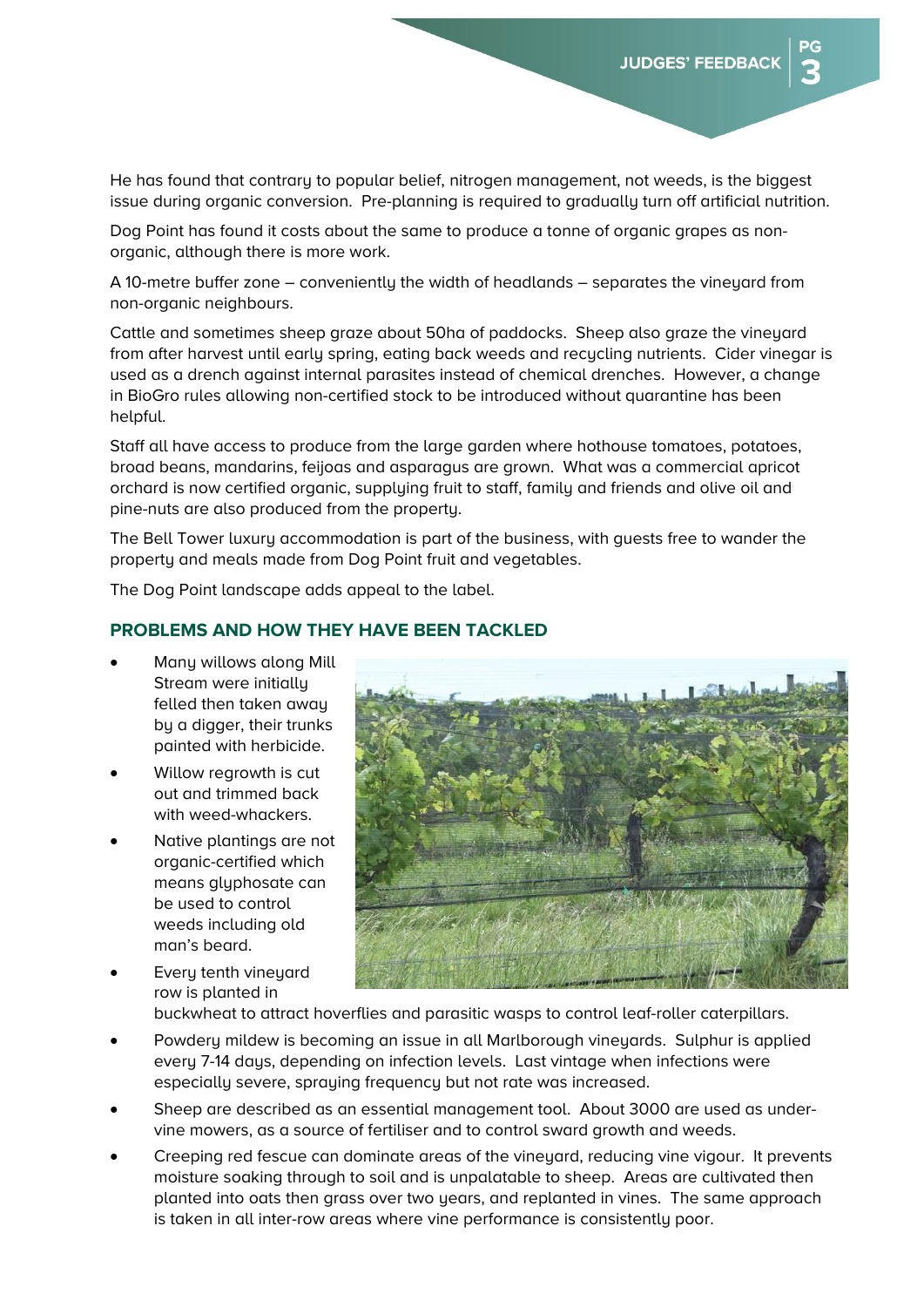- In the garden, covering potatoes with fine mesh has protected them from psyllid. Oaxacan Jewel, Jaune Flamme, Tigerella tomato varieties are resilient to this pest.
- Couch is the biggest problem in the garden and is hand-pulled.
- Organically-certified Neem oil is used as an insecticide in the hothouse.

#### **SUMMARY**

Judges were impressed by:

- x Beehives in the orchard area to pollinate fruit trees and wildflowers.
- People are welcome to visit, by request. Walking groups are among visitors hosted.
- Knowledge is shared with organic and non-organic growers, for example New Zealand Winegrowers asked Nigel to talk about vine nutrition at their AGM.
- Irrigation was removed from olives as soon as the area was certified.
- Dog Point Winery sponsors the Grovetown Lagoon wetland restoration project.
- Podocarps are doing well in native plantings.
- Plants from nurseries are often grown on longer before purchase which improves survival.
- Grapes are not planted boundary to boundary. Green space areas include pasture, mown paths and lawns.
- The entire vineyard underwent organic certification, so organics would become the norm and to avoid any risk of transition areas becoming neglected.
- No fertigation on vines, even before organic conversion. Bacteria in the soil is the workhorse of nitrogen fixing.
- x Reduced vine canopy and managed yields require less irrigation, minimise disease pressure, and do not restrict fruit ripening.
- Birds are not a major problem. Canopies of susceptible varieties are netted, also rows close to lines of trees.
- Grass grub beetles damage is an issue, especially for Chardonnay leaves, shoots and fruit. Innovative use of fine bird netting as protection has significantly reduced damage.
- New vineyard areas are run non-organically for two years with herbicides used to control weeds, so plants develop strong roots before under-vine cultivating begins.
- Compost is made on a plastic-lined bunded pad  $-$  2/3 prunings and 1/3 winery waste. There were no odours when judges visited. The pile is regularly turned and temperature checked.
- Compost is used as a mulch around the vineyard, native plantings and garden. Leachate collected in a 5000 litre tank is applied at a low rate to vineyards as fertiliser, building biological life in soil. The pad is designed so any runoff flows back on to the pad in a rainstorm.
- Plastic-coated WoodShield pine posts are used in new vineyards and to replace broken posts, to avoid leaching of copper chrome arsenic from conventional treated posts.
- Balage made on the property is fed to cattle or added to compost.
- Broken posts are given away and there is steady demand.
- The site is attractively landscaped, with attention given to detail such as changes from meandering native plantings to parklike areas of grassland dotted with specimen trees. Native plantings are focused along Mill Stream.
- Judges saw eel in Mill Stream, apparently one of several regulars.